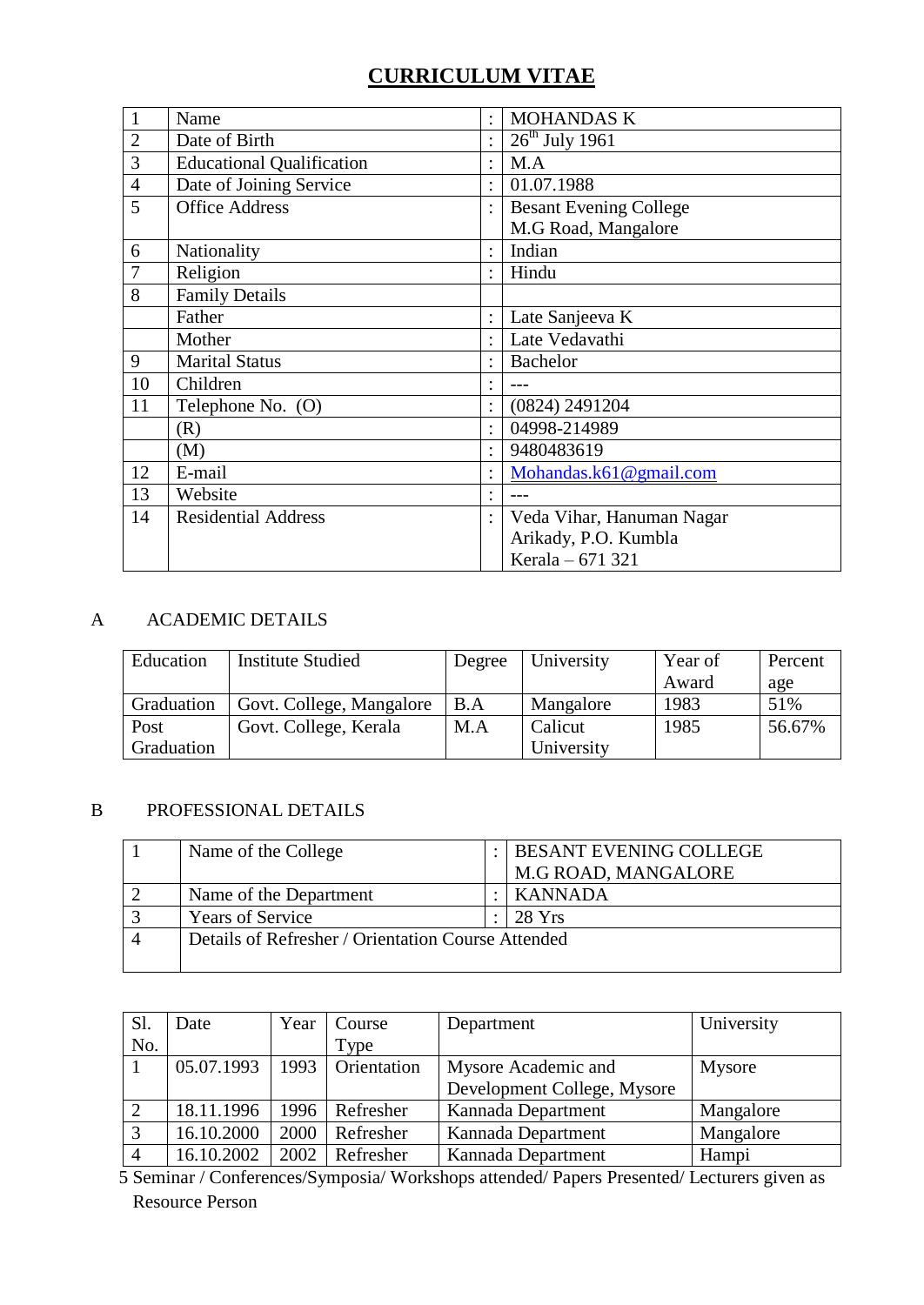- 1. Participated in the U.G.C. sponsored National Seminar topic Value Based Education and literature on 14<sup>th</sup> and 15<sup>th</sup> Feb 2008 at Besant Women's College, Mangalore
- 2. Participated in the state level Seminar topic : ಹೊಸ ಓದು- ಸಾಹಿತ್ಯ ಅಧ್ಯಯನಕ್ಕೆ ಹೊಸ ಪ್ರವೇಶ on 8<sup>th</sup> March 2008 at Dhavala College, Moodabidri - D.K.
- 3. Participated in the U.G.C. sponsored State level conference Topic : A comparative study of Poetics, Development of scripts and inscriptions of Karnataka on 2<sup>nd</sup> and 3<sup>rd</sup> August 2008 at Mahathma Gandhi Memorial College, Kunjibettu, Udupi.

- 1. Participated in the U.G.C. sponsored National Seminar 'ಕನ್ನಡದ ಸಾಂಸ್ಕೃತಿಕ ಸವಾಲುಗಳು ಮತ್ತು ಸಾಧ್ಯತೆಗಳು." at Shree Dharmasthala Manjunatheswara College, Ujire on 7<sup>th</sup> and 8<sup>th</sup> Feb 2009.
- 2. Attended two days workshop on "ಕುವೆಂಪು ಶತಮಾನೋತ್ಸವ ನೋಟ" at Kannada Dept-Mangalagangothri, Mangalore University on  $13<sup>th</sup>$  and  $14<sup>th</sup>$  Feb 2009.
- 3. Participated one workshop on "ಪದವಿ ತರಗತಿಗಳ ಕನ್ನಡ ಪಠ್ಯಪುಸ್ತಕಗಳ ಮುಂದಿನ ಹಾದಿ" at Kannada Dept Govindadasa College, Surthkal and Mangalore University Degree Colleges Kannada Lecturers Sangha on 19<sup>th</sup> March 2009
- 4. Participated in the U.G.C. sponsored National Seminar " ದ್ರಾವಿಡ ಸಾಹಿತ್ಯ ಮತ್ತು ದೇಸಿ ಸಂಸ್ಕೃತಿ ಅಧ್ಯಯನ ವಿಭಾಗ ಕನ್ನಡ ವಿಶ್ವವಿದ್ಯಾಲಯ ಹಂಪಿ, ತುಳು ಅಧ್ಯಯನ ವಿಭಾಗ ದ್ರಾವಿಡ ವಿಶ್ವವಿದ್ಯಾಲಯ ಕುಪ್ಪಂ ಮತ್ತು ಶ್ರೀ ಧರ್ಮಸ್ಥಳ ಮಂಜುನಾಥೇಶ್ವರ ತುಳು ಪೀಠ'' on  $21$ th and  $22^{\rm nd}$  March 2009.
- 5. Attended two days National Seminar on the topic India- Sixty years in a National Life at Besant Evening College, Mangalore on 3<sup>rd</sup> and 4<sup>th</sup> April 2009.
- 6. Participated two days state level seminar on the topic Information Technology and communicative language at Sacred Heart College Madanthyar, Belthangady Taluk on 30<sup>th</sup> and  $31<sup>st</sup>$  July 2009.
- 7. Attended two days state level seminar video poetry in Kannada an innovation at St. Mary"s College, Shirva – Udupi Dist on  $27<sup>th</sup>$  and  $28<sup>th</sup>$  August 2009
- 8. Appointed as Deputy Chief Supdt at the Examination Centre at Tippu Sulathan First Grade College, Ombathukere, Ullal, Mangalore Taluk for Degree Examination Nov/ December 2009.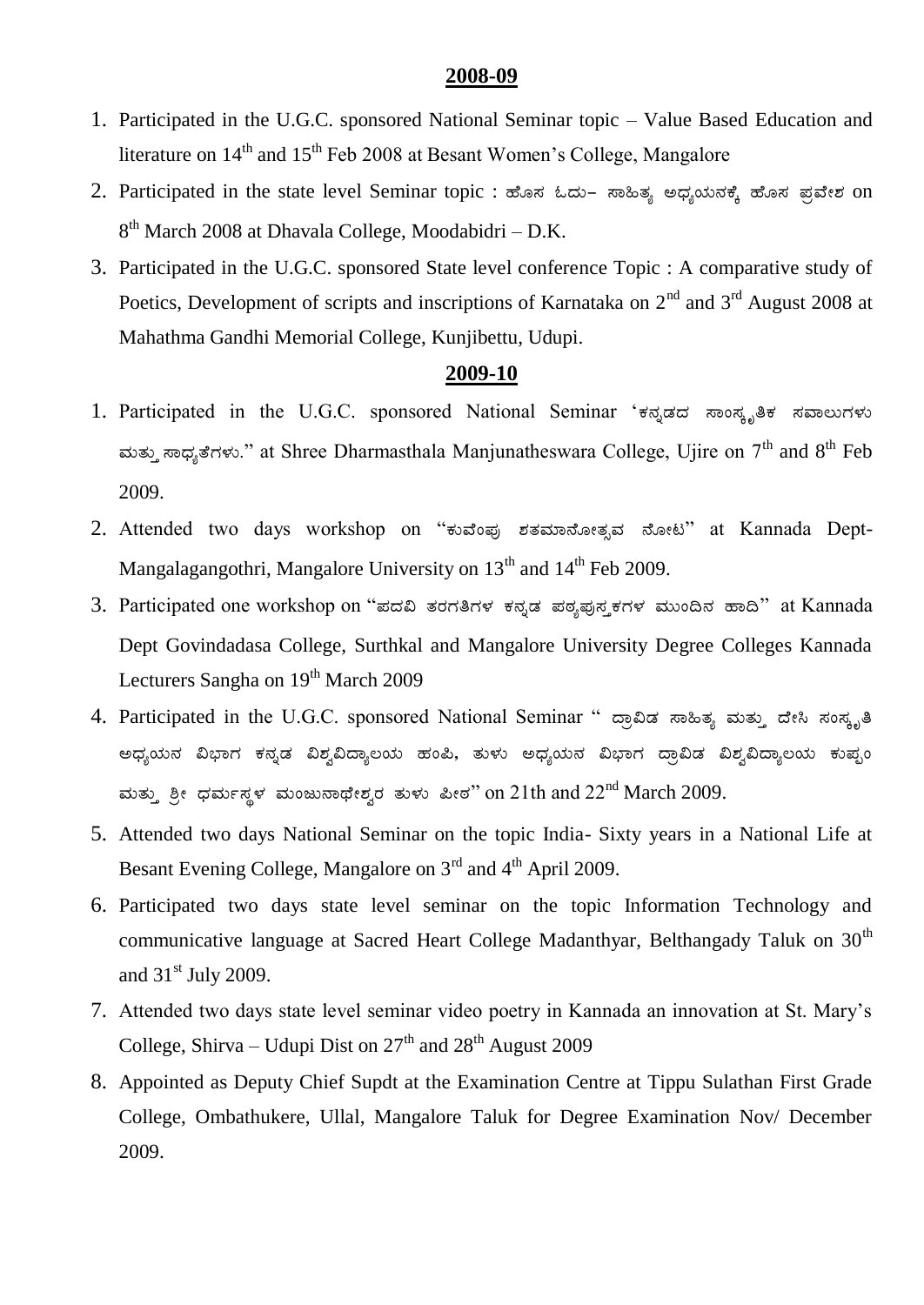- 1. Participated in the U.G.C. sponsored National Seminar on Soft Skills and Employability held on 9<sup>th</sup> April 2010 at Besant Women's College, Mangalore.
- 2. Attended two days National seminar held on  $23^{\text{rd}}$ ,  $24^{\text{th}}$  April 2010 topic  $\cos \theta$ <sub>is</sub> estes and ಹೊಸ ವಿಚಾರದಾರೆಗಳು.
- 3. Participated National Level seminar held on October  $29<sup>th</sup>$ ,  $30<sup>th</sup>$ ,  $31<sup>st</sup>$  October 2010 at Alva's Nudisiri Alva's College Moodabidri on ಕನ್ನಡ ಮನಸ್ಸು ಮತ್ತು ಜೀವನ ಮೌಲ್ಯಗಳು.
- 4. Participated one day workshop on ಪದವಿ ತರಗತಿಗಳ ಕನ್ನಡ ಪಠ್ಯ ಪುಸ್ತಕಗಳ ಮಾಹಿತಿ ಕಾರ್ಯಾಗಾರ at Mangalore University Degree College, Kannada Lecturers Sangha on 06-08-2010.
- 5. Participated State level seminar held on 27/03/2010 at St Aloysius Evening College, Mangalore on Human Rights Contemplations on Emerging context.
- 6. ಪ್ರಸಾರಾಂಗ, ಮಂಗಳೂರು ವಿಶ್ವವಿದ್ಯಾನಿಲಯದ ಆಶ್ರಯದಲ್ಲಿ ಪದವಿ ತರಗತಿಗಳ ಕನ್ನಡ ಪಠ್ಯಪುಸ್ಮಕ ರಚನಾ ಸಮಿತಿಯಲ್ಲಿ ಪ್ರಥಮ ಬಿ.ಎ. ಚೆಂದಳಿರು (ಗದ್ಯಪಠ್ಯ) ಪುಸ್ತಕದ ಉಪಸಂಪಾದಕನಾಗಿ ನಿರ್ವಹಣೆ.
- 7. ಮಂಗಳೂರು ವಿಶ್ವವಿದ್ಯಾನಿಲಯದ ಸೆಮಿಸ್ಟರ್ ಪರೀಕ್ಷೆ ನವಂಬರ್ 2010ರ ಪ್ರಶ್ನೆ ಪತ್ರಿಕೆಯನ್ನು ತಯಾರಿಸುವುದರಲ್ಲಿ ಪಾಲ್ಗೊಂಡಿದ್ದೇನೆ.

- 1. Participated in the U.G.C sponsored National Seminar on ಪರಂಪರೆ ಮತ್ತು ಕವಿ ಪ್ರತಿಭೆಯ  $\omega$ Ashaba $\omega$ <sup>a</sup> held on  $6<sup>th</sup>$ , 7<sup>th</sup> 2012 January at Shree Dharmasathala Manjunatheswara College Ujire, D.K.
- 2. Attended National Level seminar on ಕನ್ನಡ ಮನಸ್ಸು ಮತ್ತು ಜೀವನ ಮೌಲ್ಯಗಳು held on 11-11-2011 to 13-11-2011 at Alva"s Nudisiri , Alva"s College, Moodabidri.
- 3. ದಿನಾಂಕ 03-02-2011 ರಂದು ಶ್ರೀ ರಾಮ ಪ್ರಥಮ ದರ್ಜೆ ಮಹಾವಿದ್ಯಾಲಯ, ಹನುಮಾನ್ ನಗರ ಕಲ್ಲಡ್ಕ– ಬಂಟ್ವಾಳ. ದ.ಕ. ಇದರ ಆಶ್ರಯದಲ್ಲಿ ರಾಷ್ಟ್ರ, ರಾಷ್ಟ್ರೀಯರು ಮತ್ತು ರಾಷ್ಟ್ರೀಯತೆ ವಿಷಯದ ಬಗ್ಗೆ ಮಂಗಳೂರು ವಿಶ್ವವಿದ್ಯಾನಿಲಯದಲ್ಲಿ ಜರಗಿದ ವಿಚಾರಸಂಕಿರಣದಲ್ಲಿ ಭಾಗವಹಿಸಿರುತ್ತೇನೆ.
- 4. ಮಂಗಳೂರು ವಿಶ್ವವಿದ್ಯಾನಿಲಯದ ಪರೀಕ್ಷಾಂಗ ವಿಭಾಗದಲ್ಲಿ 2010–11ರ ಸಾಲಿನಲ್ಲಿ ಮಂಡಳಿಯ ಸದಸ್ಯನಾಗಿದ್ದೆ. ಆದೇಶ ಸಂಖ್ಯೆ: D.O. No. MU/EXB/ER-36, BOAR/2010-11/E.
- 5. Participated two days National Seminar on the topic Quality Health Mangalore held on  $20<sup>th</sup>$ and  $21<sup>st</sup>$  Jan 2011.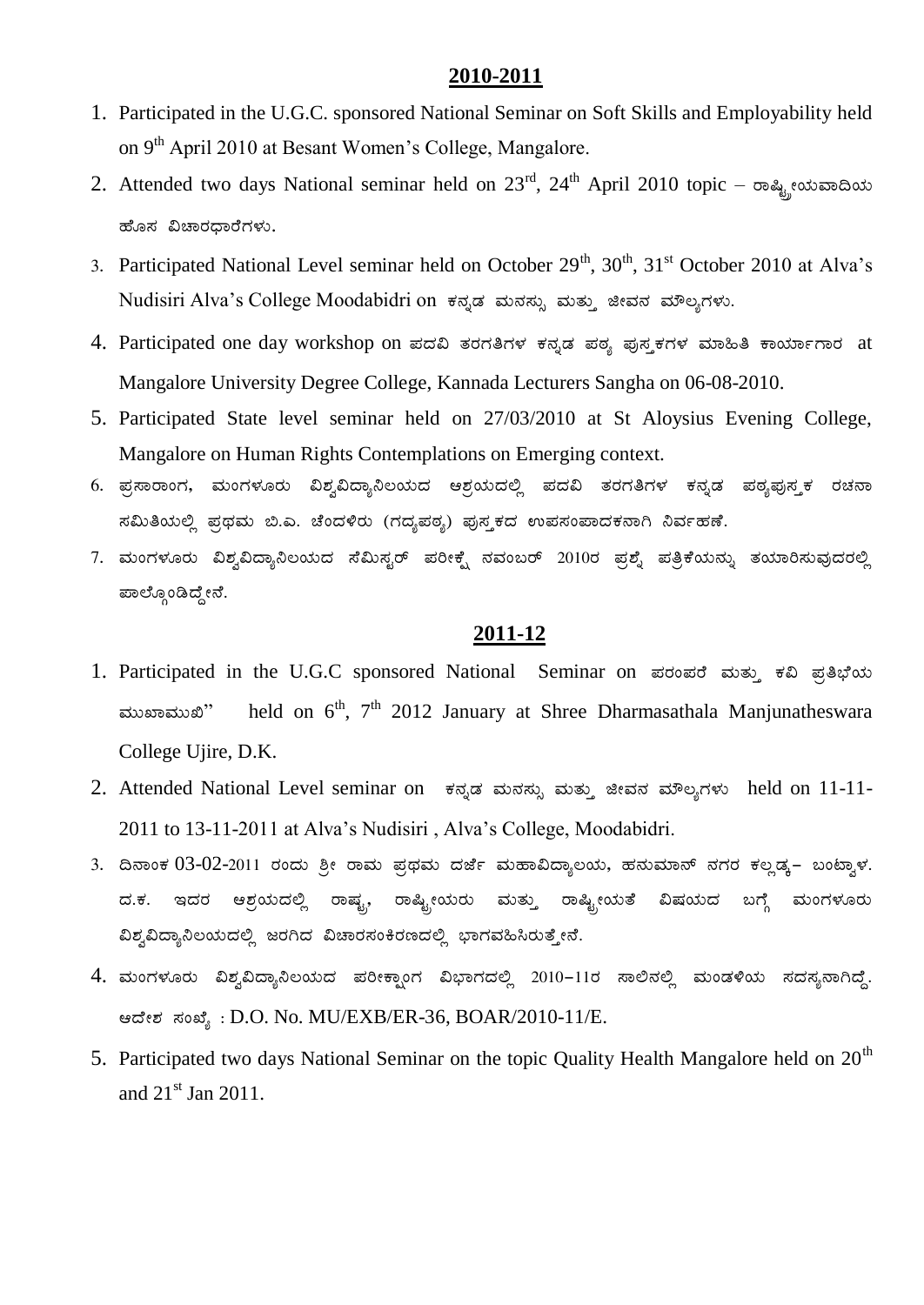- 1. ಜನಪದ ಕಾವ್ಯ ಮತ್ತು ಮಹಾಕಾವ್ಯಗಳ ಕುರಿತ ಪಠ್ಯಪುಸ್ತಕದ ಬಗ್ಗೆ ಪೂರ್ಣಪ್ರಜ್ಞ ಕಾಲೇಜು, ಉಡುಪಿಯಲ್ಲಿ ದಿನಾಂಕ  $28-01-2012$  ರಂದು ಜರುಗಿದ ಒಂದು ದಿನದ ಕಾರ್ಯಾಗಾರದಲ್ಲಿ ಭಾಗವಹಿಸಿರುತ್ತೇನೆ.
- 2. ಆಳ್ವಾಸ್ ಶಿಕ್ಷಣ ಪ್ರತಿಷ್ಠಾನ (ರಿ) ಮೂಡಬಿದಿರೆ, ದಕ್ಷಿಣಕನ್ನಡ ಇದರ ಆಶ್ರಯದಲ್ಲಿ ಕನ್ನಡ ನಾಡು ನುಡಿಯ ರಾಷ್ಟ್ರೀಯ ಸಮ್ಮೇಳನ ಆಳ್ವಾಸ್ ನುಡಿಸಿರಿ 2012 ನವಂಬರ್ 16 ರಿಂದ 18ರವರೆಗೆ - ಪ್ರತಿನಿಧಿಯಾಗಿ ಭಾಗವಹಿಸಿರುತ್ತೇನೆ.
- 3. ವಿವೇಕ ಸ್ಫೂರ್ತಿ : ಯುವ ಶಕ್ತಿ  $\Xi$ ಸಾರ ಭಾರತಿ : ಭಾರತೀಯ ಪ್ರಸಾರ ನಿಗಮ, ಆಕಾಶವಾಣಿ ಮಂಗಳೂರು ಇದರ ಆಶ್ರಯದಲ್ಲಿ ದಿನಾಂಕ 16-01-2013 ಬುಧವಾರ ಶ್ರೀ ರಾಮಕೃಷ್ಣ ಆಶ್ರಮ ಮಂಗಳಾದೇವಿ ಮಂಗಳೂರು, ಸ್ವಾಮಿ ವಿವೇಕಾನಂದರ 150ನೇ ಜಯಂತ್ಯುತ್ಸವದ ಅಂಗವಾಗಿ ರಾಜ್ಯಮಟ್ಟದ ಯುವ ಸಮ್ಮೇಳನದಲ್ಲಿ ಭಾಗವಹಿಸಿರುತ್ತೇನೆ.
- 4. ಕನಕದಾಸ ಅಧ್ಯಯನ ಪೀಠ ಮತ್ತು ಕನಕದಾಸ ಸಂಶೋಧನಾ ಕೇಂದ್ರ ಮಂಗಳೂರು ವಿಶ್ವದ್ಯಾನಿಲಯದ ಆಶ್ರಯದಲ್ಲಿ ಅಂತರ್ ರಾಷ್ಟ್ರೀಯ ಮಟ್ಟದಲ್ಲಿ ವಿಚಾರ ಸಂಕಿರಣವು "ಭಕ್ತಿಯ ಪುನರ್ ಮನನ" ದಿನಾಂಕ $27-03-2013$ ರಿಂದ 30-03-2013 ರವರೆಗೆ ಜರುಗಿದ ಸಂಕಿರಣದಲ್ಲಿ ಪ್ರತಿನಿಧಿಯಾಗಿ ಭಾಗವಹಿಸಿರುತ್ತೇನೆ.
- 5. ಶ್ರೀ ರಾಮಕೃಷ್ಣ ಮಠ, ಮಂಗಳೂರು ಇದರ ಅಶ್ರಯದಲ್ಲಿ ಕಾಲೇಜಿನ ಉಪನ್ಯಾಸಕರಿಗೆ ಮೌಲ್ಯಯುತ ಶಿಕ್ಷಣ'ದ ಬಗ್ಗೆ ದಿನಾಂಕ 21 ಸೆಪ್ಟೆಂಬರ್ 2013 ರಂದು ನಡೆದ ವಿಚಾರ ಸಂಕಿರಣದಲ್ಲಿ ಭಾಗವಹಿಸಿರುತ್ತೇನೆ.
- 6. Participated one day U.G.C. sponsored National Multi Languages Seminar on Cultural and Academic implications of common syllabus held on  $30<sup>th</sup>$  September at Sri Dhavala College, Moodabidri, D.K. 2013.
- 7. ಆಳ್ವಾಸ್ ಶಿಕ್ಷಣ ಪ್ರತಿಷ್ಠಾನ (ರಿ) ಮೂಡಬಿದಿರೆ, ದಕ್ಷಿಣ ಕನ್ನಡ ಇದರ ಆಶ್ರಯದಲ್ಲಿ ಕನ್ನಡ ನಾಡು ನುಡಿಯ ರಾಷ್ಟ್ರೀಯ ಸಮ್ಮೇಳನ, ಆಳ್ವಾಸ್ ನುಡಿಸಿರಿ 19, 20, 21, 22 -12-2013 ರಂದು ಜರುಗಿದೆ. ಪ್ರತಿನಿಧಿಯಾಗಿ ಭಾಗವಹಿಸಿರುತ್ತೇನೆ.

- 1. ದಿನಾಂಕ 9-8-201 ರಂದು ಕನ್ನಡ ವಿಭಾಗ ಆಳ್ವಾಸ್ ಕಾಲೇಜು ಮೂಡಬಿದಿರೆ ಮತ್ತು ವಿಕಾಸ ಮಂಗಳೂರು ವಿಶ್ವವಿದ್ಯಾನಿಲಯ ಪದವಿ ಕಾಲೇಜು, ಕನ್ನಡ ಅಧ್ಯಾಪಕರ ಸಂಘ–ಸಹಯೋಗದಲ್ಲಿ ಮಂಗಳೂರು ವಿಶ್ವವಿದ್ಯಾನಿಲಯ ಮಟ್ಟದ ನೂತನ ಪಠ್ಯಪುಸ್ತಕ ಕಾರ್ಯಾಗಾರದಲ್ಲಿ ಭಾಗವಹಿಸಿರುತ್ತೇನೆ.
- 2. ಸಾಹಿತ್ಯ ಅಕಾಡೆಮಿ ಮತ್ತು ಬೆಸೆಂಟ್ ಮಹಿಳಾ ಕಾಲೇಜು, ಮಂಗಳೂರು ಇದರ ಆಶ್ರಯದಲ್ಲಿ ದಿನಾಂಕ 20-09-2014 ರಂದು ಕನ್ನಡ ಸಾಹಿತ್ಯದಲ್ಲಿ ಹೊಸ ಫಸಲು ವಿಷಯದ ಬಗ್ಗೆ ವಿಚಾರಸಂಕಿರಣವು ಸಾಹಿತ್ಯ ಅಕಾಡೆಮಿ ಮತ್ತು ಬೆಸೆಂಟ್ ಮಹಿಳಾ ಕಾಲೇಜು, ಮಂಗಳೂರು ಇದರ ಆಶ್ರಯದಲ್ಲಿ ಜರುಗಿತು. ಪ್ರತಿನಿಧಿಯಾಗಿ ಭಾಗವಹಿಸಿರುತ್ತೇನೆ.
- 3. ಶ್ರೀ ಧರ್ಮಸ್ಥಳ ಮಂಜುನಾಥೇಶ್ವರ ಕಾಲೇಜು (ಸ್ವಾಯುತ್ತೆ) ಉಜಿರೆ, ದ.ಕ. ಕನ್ನಡ ವಿಭಾಗ, ಯು.ಜಿ.ಸಿ. ಪ್ರಾಯೋಜಿತ ರಾಷ್ಟ್ರೀಯ ವಿಚಾರ ಸಂಕಿರಣ. ಕೇಂದ್ರ ಸಾಹಿತ್ಯ ಅಕಾಡೆಮಿ ದೆಹಲಿ ಇದರ ಸಹಯೋಗದಲ್ಲಿ ಡಿಸೆಂಬರ್ 19, 20, 2014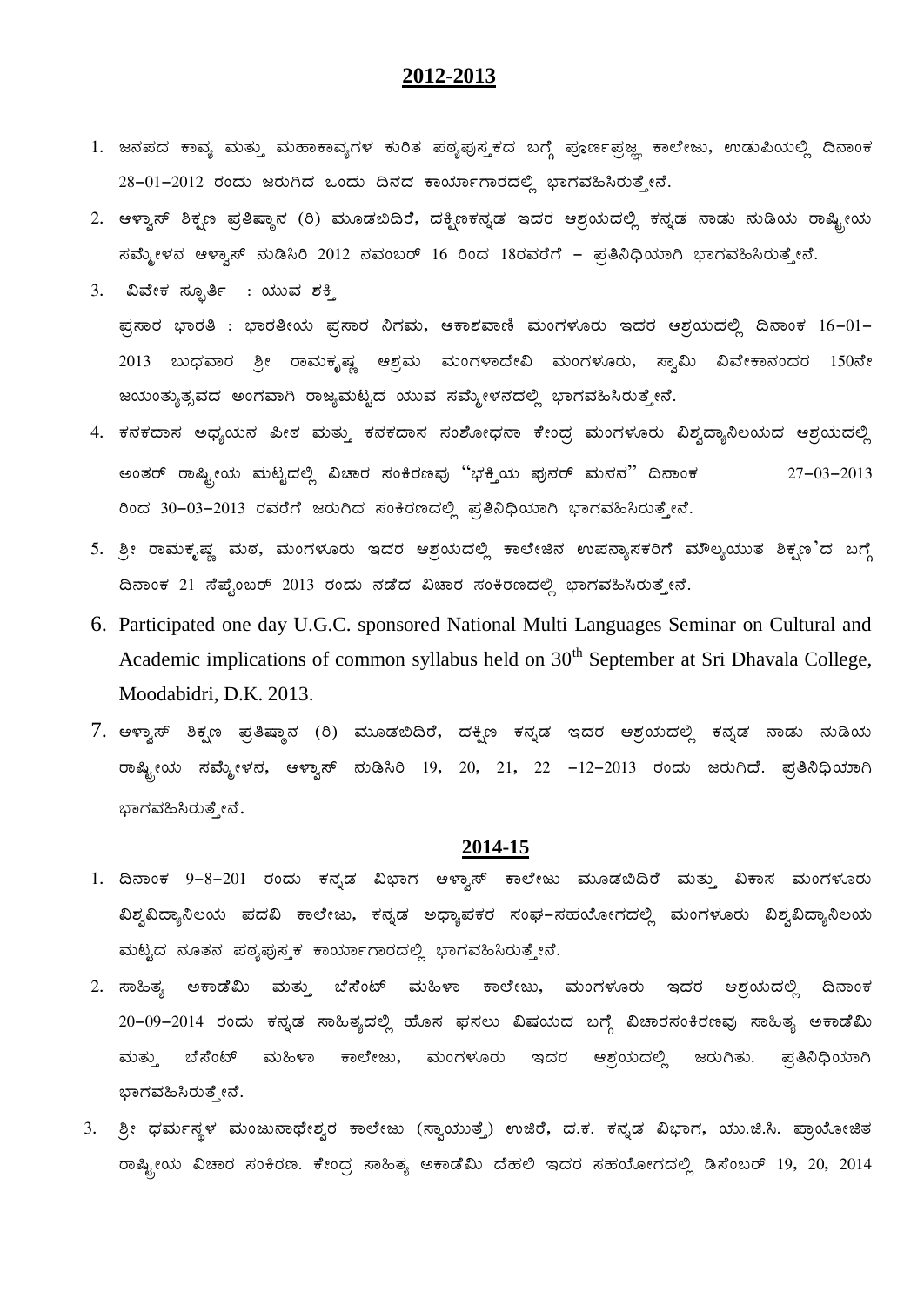ರಂದು ಶ್ರೀ ಧರ್ಮಸ್ಥಳ ಮಂಜುನಾಥೇಶ್ವರ ಕಾಲೇಜು, ಉಜಿರೆಯಲ್ಲಿ ನಡೆದ ಆಧುನಿಕ ಕನ್ನಡ ಸಾಹಿತ್ಯ ಪಲ್ಲಟಗಳು" ಎಂಬ ರಾಷ್ಟ್ರ ಮಟ್ಟದ ವಿಚಾರಣ ಸಂಕಿರಣದಲ್ಲಿ ಭಾಗವಹಿಸಿರುತ್ತೇನೆ.

#### **2015-2016**

- 1. ಸರಕಾರಿ ಪ್ರಥಮ ದರ್ಜೆ ಕಾಲೇಜು, ಬೆಟ್ಟಂಪಾಡಿ, ಪುತ್ತೂರು, ದಕ್ಷಿಣ ಕನ್ನಡ, ಯು.ಜಿ.ಸಿ ಪ್ರಾಯೊಜಿತ ರಾಷ್ಟ್ರೀಯ ವಿಚಾರ ಸಂಕಿರಣ ಜನವರಿ 23, 24 2015 ರಂದು ಪದವಿ ತರಗತಿಗಳಲ್ಲಿ ಕನ್ನಡ ಬೋಧನೆ – ಹೊಸ ಸ್ವರೂಪ ಮತ್ತು ಹೊಸ ಸವಾಲುಗಳು ಎಂಬ ಎರಡು ದಿನಗಳ ವಿಚಾರ ಸಂಕಿರಣದಲ್ಲಿ ಪ್ರತಿನಿಧಿಯಾಗಿ ಭಾಗವಹಿಸಿರುತ್ತೇನೆ.
- 2. ಮಂಗಳೂರು ವಿಶ್ವವಿದ್ಯಾನಿಲಯದ 2015-16ರ ಕನ್ನಡ ಪರೀಕ್ಷಾ ಮಂಡಳಿಯ ಸದಸ್ಯನಾಗಿದ್ದೇನೆ. (BOE) ಕಾಲಾವಧಿ  $3/3/2015$  ರಿಂದ  $6/3/2016$ ರ ವರೆಗೆ ಆಗಿರುತ್ತದೆ.
- 3. ಆಳ್ವಾಸ್ ಶಿಕ್ಷಣ ಪ್ರತಿಷ್ಠಾನ (ರಿ) ಮೂಡಬಿದರೆ ದಕ್ಷಿಣ ಕನ್ನಡ ಇದರ ಆಶ್ರಯದಲ್ಲಿ ಕನ್ನಡ ನಾಡು ನುಡಿ ಸಂಸ್ಕೃತಿಯ ರಾಷ್ಟ್ರೀಯ ಸಮ್ಮೇಳನ ಆಳ್ವಾಸ್ ನುಡಿಸಿರಿ− 2015 ನವಂಬರ್ 26, 27, 28, 29 ರಂದು ನಡೆದ ಸಮ್ಮೇಳನದಲ್ಲಿ ಪ್ರತಿನಿಧಿಯಾಗಿ ಭಾಗವಹಿಸಿರುತ್ತೇನೆ.

#### **2016-17**

- 1. ಮುಲ್ಕಿ ಸುಂದರರಾಮ್ ಶೆಟ್ಟಿ ಕಾಲೇಜು, ಶಿರ್ವ, ಉಡುಪಿ ಜಿಲ್ಲೆ ಯು.ಜಿ.ಸಿ ಪ್ರಾಯೋಜಿತ ವಿಚಾರ ಸಂಕಿರಣ ಜನಪರ ಮಹಾಕಾವ್ಯಗಳು : ಸಾಂಸ್ಕೃತಿಕ ಮುಖಾಮುಖಿ ದಿನಾಂಕ 27−01−2016 ರಂದು ಜರುಗಿದ ವಿಚಾರ ಸಂಕಿರಣದಲ್ಲಿ ಪ್ರತಿನಿಧಿಯಾಗಿ ಭಾಗವಹಿಸಿರುತ್ತೇನೆ.
- 2. ಮಂಗಳೂರು ವಿಶ್ವವಿದ್ಯಾನಿಲಯದ ಕನ್ನಡ ಅಧ್ಯಯನ ಮಂಡಳಿ ಹಾಗೂ ವಿಕಾಸದ ಸಂಯುಕ್ತಾಶ್ರಯದಲ್ಲಿ ದಿನಾಂಕ 22-12-2016 ಮಂಗಳವಾರ ವಿಶ್ವವಿದ್ಯಾನಿಲಯ ಕಾಲೇಜಿನಲ್ಲಿ ಏರ್ಪಡಿಸಿದ 'ಪದವಿ ಕನ್ನಡ ಪಠ್ಯರಚನಾ'' ಕಾರ್ಯಾಗಾರದಲ್ಲಿ ಭಾಗವಹಿಸಿರುತ್ತೇನೆ.
- 3. ಮಂಗಳೂರು ವಿಶ್ವವಿದ್ಯಾನಿಲಯವು ನಡೆಸಿದ ಸೆಮಿಸ್ಟರ್ ಪರೀಕ್ಷೆಗೆ ಅಕ್ಟೋಬರ್ ನವಂಬರ್ 2016 ರಲ್ಲಿ ಜಾಗೃತದಳದ ಮುಖ್ಯಸ್ಥನಾಗಿ ಕೆಲಸ ನಿರ್ವಹಿಸಿದ್ದೇನೆ.
- 4. ದಿನಾಂಕ 09-01-2017 ರಂದು ಕನ್ನಡ ವಿಭಾಗ, ವಿಶ್ವವಿದ್ಯಾನಿಲಯ ಕಾಲೇಜು, ಮಂಗಳೂರು ಮತ್ತು ಕೇಂದ್ರ ಸಾಹಿತ್ಯ ಅಕಾಡೆಮಿ, ಬೆಂಗಳೂರು ಇದರ ಆಶ್ರಯದಲ್ಲಿ ಜರುಗಿದ ಕನ್ನಡ ಸಾಹಿತ್ಯ ಕೊಳು ಕೊಡುಗೆ<sup>'</sup> ವಿಚಾರ ಸಂಕಿರಣದಲ್ಲಿ ಭಾಗವಹಿಸಿರುತ್ತೇನೆ.

- 1. ಆಳ್ವಾಸ್ ನುಡಿಸಿರಿ (ಆಳ್ವಾಸ್ ಶಿಕ್ಷಣಾ ಪ್ರತಿಷ್ಠಾನ (ರಿ.) ಮೂಡಬಿದರೆ ನಾಡು ನುಡಿ ಸಂಸ್ಕೃತಿಯ ರಾಷ್ಟ್ರೀಯ ಸಮ್ಮೇಳನ ಆಳ್ವಾಸ್ ನುಡಿಸಿರಿ – 2017 ದಶಂಬರ್ 11, 12, 13 ರಂದು ಜರುಗಿದ ಸಮ್ಮೇಳನದಲ್ಲಿ ಪ್ರತಿನಿಧಿಯಾಗಿ ಭಾಗವಹಿಸಿರುತ್ತೇನೆ. ವಿಷಯ: ಕರ್ನಾಟಕದ ಬಹುತ್ಕದ ನೆಲೆಗಳು.
- 2. ಶ್ರೀ ವೆಂಕಟರಮಣ ಸ್ವಾಮಿ ಕಾಲೇಜು, ಬಂಟ್ವಾಳ ಯು.ಜಿ.ಸಿ ಪ್ರಾಯೋಜಿತ ರಾಷ್ಟ್ರಮಟ್ಟದ ವಿಚಾರ ಸಂಕಿರಣದಲ್ಲಿ ಭಾಗವಹಿಸಿರುತ್ತೇನೆ. ದಿನಾಂಕ: 03-01-2018 ವಿಷಯ : ಪ್ರಾಚೀನ ಕನ್ನಡ ಸಾಹಿತ್ಯದ ನೆಲೆಯಲ್ಲಿ ಕರ್ನಾಟಕ ಇತಿಹಾಸದ ಮರುವ್ಯಾಖ್ಯಾನ.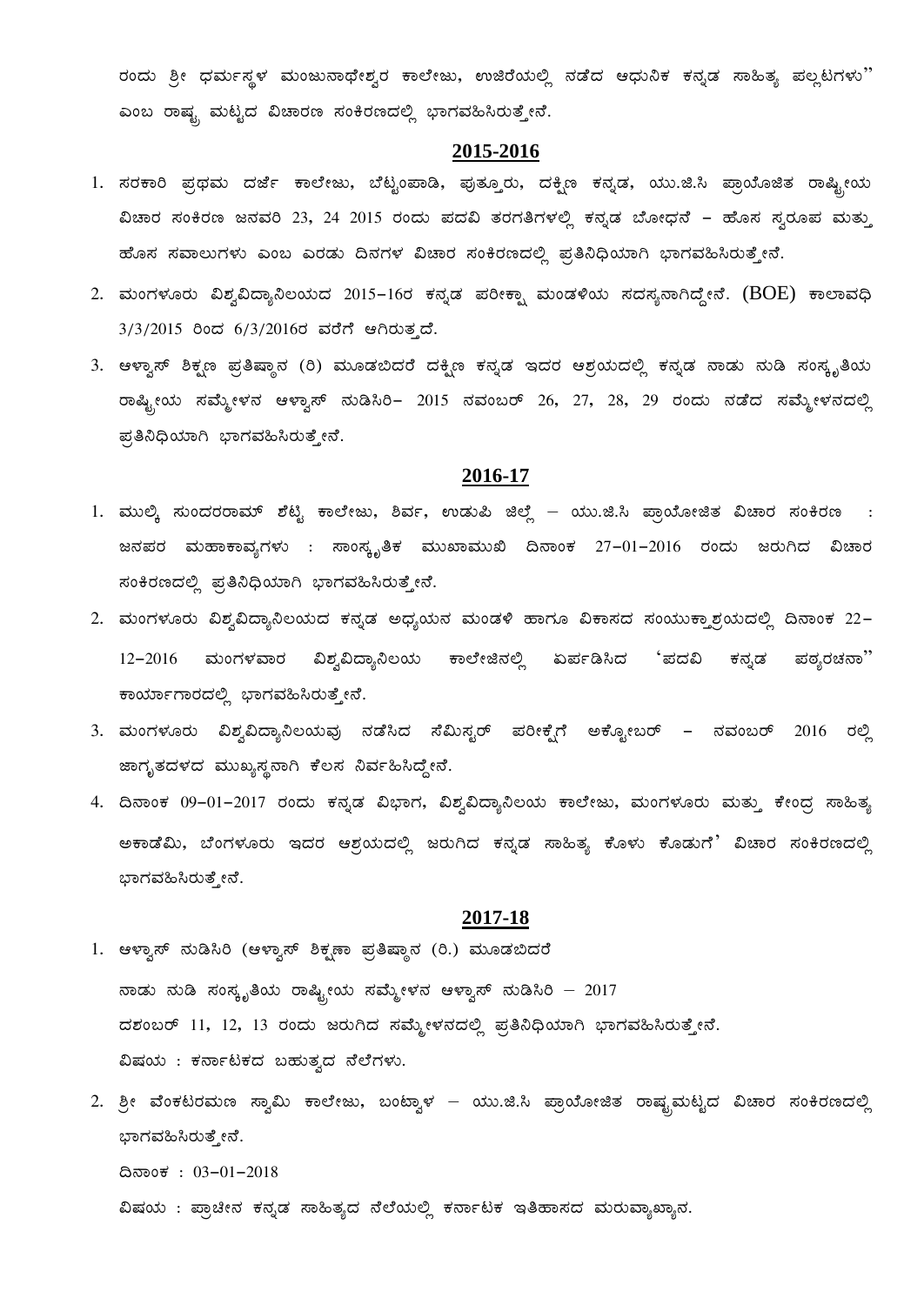- 3. ಶ್ರೀರಾಮ ಪ್ರಥಮ ದರ್ಜೆ ಮಹಾವಿದ್ಯಾಲಯ –ಕಲ್ಲಡ್ಕ ರಾಜ್ಯಮಟ್ಟದ ವಿಚಾರ ಸಂಕಿರಣದಲ್ಲಿ ಭಾಗವಹಿಸಿರುತ್ತೇನೆ. ವಿಷಯ: ಭಾರತೀಯ ಶೌರ್ಯಪರಂಪರೆ.
- 4. 2017-18ರ ಸಾಲಿನ ಲಲಿತ ಕಲಾ ಸಂಘದ ಸಲಹೆಗಾರರಾಗಿರುತ್ತೇನೆ.
- 5. ಮಂಗಳೂರು ವಿಶ್ವವಿದ್ಯಾನಿಲಯದ ಕನ್ನಡ ಅಧ್ಯಯನ ಮಂಡಳಿಯು ಮೂರು ವರ್ಷಕ್ಕೆ (2017-2020) ಪದವಿ ವಿದ್ಯಾರ್ಥಿಗಳಿಗೆ ನಿಗದಿ ಮಾಡಿದ ಪಠ್ಯಪುಸ್ತಕ ಸಮಿತಿಯ ದ್ವಿತೀಯ ಸೆಮಿಸ್ಟರ್ ಬಿ.ಸಿ.ಎ. ಪಠ್ಯಪುಸ್ತಕದ ಸಂಪಾದಕನಾಗಿ ಕೆಲಸ ನಿರ್ವಹಿಸಿರುತ್ತೇನೆ.

ಘುಸ್ಮಕದ ಹೆಸರು - ಹಾಲುಂಡ ತವರು.

#### **2018-19**

- 1. ಸಂತ ಅಲೋಶಿಯಸ್ ಕಾಲೇಜು, (ಸ್ನಾಯತ್ತತೆ) ಮಂಗಳೂರು ಕನ್ನಡ ವಿಭಾಗದ ಆಶ್ರಯದಲ್ಲಿ ಜರುಗಿದ ರಾಜ್ಯಮಟ್ಟದ ವಿಚಾರ ಸಂಕಿರಣದಲ್ಲಿ ಭಾಗವಹಿಸಿರುತ್ತೇನೆ. ವಿಷಯ : ಭಾರತೀಯ ಸೆಕ್ಯುಲರ್ ವಾದ ಮತ್ತು ಕನ್ನಡ ಪ್ರತಿಕ್ರಿಯೆ ದಿನಾಂಕ: ಸೋಮವಾರ 23 ಜುಲೈ 2018
- 2. ಕನ್ನಡ ಅಧ್ಯಾಪಕರ ಸಂಘ ವಿಕಾಸ ಮಂಗಳೂರು ಪದವಿ ಕನ್ನಡ ಪಠ್ಯ ಕಾರ್ಯಾಗಾರ - ದಿನಾಂಕ 28-09-2018 ಸ್ಥಳ : ಮಂಗಳೂರು ವಿ.ವಿ. ಕಾಲೇಜು, ಮಂಗಳೂರು - ಭಾಗವಹಿಸಿರುತ್ತೇನೆ.
- 3. ಪದವಿ ಮಟ್ಟದ ಕನ್ನಡ ಅಧ್ಯಯನ ಮಂಡಳಿ ಮಂಗಳೂರು ವಿಶ್ವವಿದ್ಯಾನಿಲಯವು 15-10-2018 ರಿಂದ 3 ಹರ್ಷಗಳವರೆಗೆ ಮಂಡಳಿಯ ಸದಸ್ಯನಾಗಿ ನೇಮಕ ಮಾಡಿ ಆದೇಶ ಕಳಿಸಿರುತ್ತದೆ ಮಂ.ವಿ.ವಿ/ನಿಂಡಿ/ಅ.ಮು/ಪ.ಕ/30/2018-19-ಎಸ್4
- 4. ಸಂತ ಆಗೈಸ್ ಕಾಲೇಜು (ಸ್ವಾಯುತ) ಮಂಗಳೂರು ಏರ್ಪಡಿಸಿದ ರಾಜ್ಯಮಟ್ಟದ ವಿಚಾರ ಸಂಕಿರಣದಲ್ಲಿ ಭಾಗವಹಿಸಿರುತ್ತೇನೆ. ದಿನಾಂಕ: 4-2-2019, ವಿಷಯ: ಪರಿಸರ ವರ್ತಮಾನದ ತಲ್ಲಣಗಳು.
- 5. ಶ್ರೀರಾಮ ವಿದ್ಯಾಕೇಂದ್ರ ಕಲ್ಲಡ್ಕದಲ್ಲಿ ರಾಜ್ಯ ಮಟ್ಟದ ವಿಚಾರ ಸಂಕಿರಣದಲ್ಲಿ ಭಾಗವಹಿಸಿರುತ್ತೇನೆ.  $\delta$ ಷಯ :  $\delta$ . ಬಿಶ್ಕವಾಪಿ ಭಾರತ $\delta'$ , ದಿನಾಂಕ : 05-02-2019
- 6. ಮಹಾಕವಿ ರತ್ನಾಕರ ವರ್ಣಿ ಅಧ್ಯಯನ ಪೀಠ, ಮಂಗಳೂರು ವಿಶ್ವವಿದ್ಯಾನಿಲಯ, ಮಂಗಳೂರು ಮತ್ತು ಕನ್ನಡ ವಿಭಾಗ ನರಕಾರಿ ಪ್ರಥಮ ದರ್ಜೆ ಕಾಲೇಜು, ರಥಬೀದಿ ಮಂಗಳೂರು – ಇದರ ಆಶ್ರಯದಲ್ಲಿ ಜರುಗಿದ ವಿಚಾರಸಂಕಿರಣದಲ್ಲಿ ಭಾಗವಹಿಸಿರುತ್ತೇನೆ.

ವಿಷಯ : ರತ್ನಾಕರ ವರ್ಣಿಯ ಭರತೇಶವೈಭವದ ಮರು ಓದು.

ದಿನಾಂಕ: 11-4-2019

- 7. ಅನ್ನಿಬೆಸೆಂಟ್ 100ನೇ ವರ್ಷದ ಆಚರಣಾ ಸಮಿತಿಯ ಸದಸ್ಯನಾಗಿರುತ್ತೇನೆ.
- 8. ಮಂಗಳೂರು ವಿಶ್ವವಿದ್ಯಾನಿಲಯದ ಪದವಿ ತರಗತಿಗಳ ಪರೀಕ್ಷಾ ವಿಭಾಗದ 2018-2019ರ ಪದವಿ ಪರೀಕ್ಪಾಂಗ (BOE) ಮಂಡಳಿಗೆ ಸದಸ್ಯನಾಗಿ ಆಯ್ಕೆಯಾಗಿರುತ್ತೇನೆ.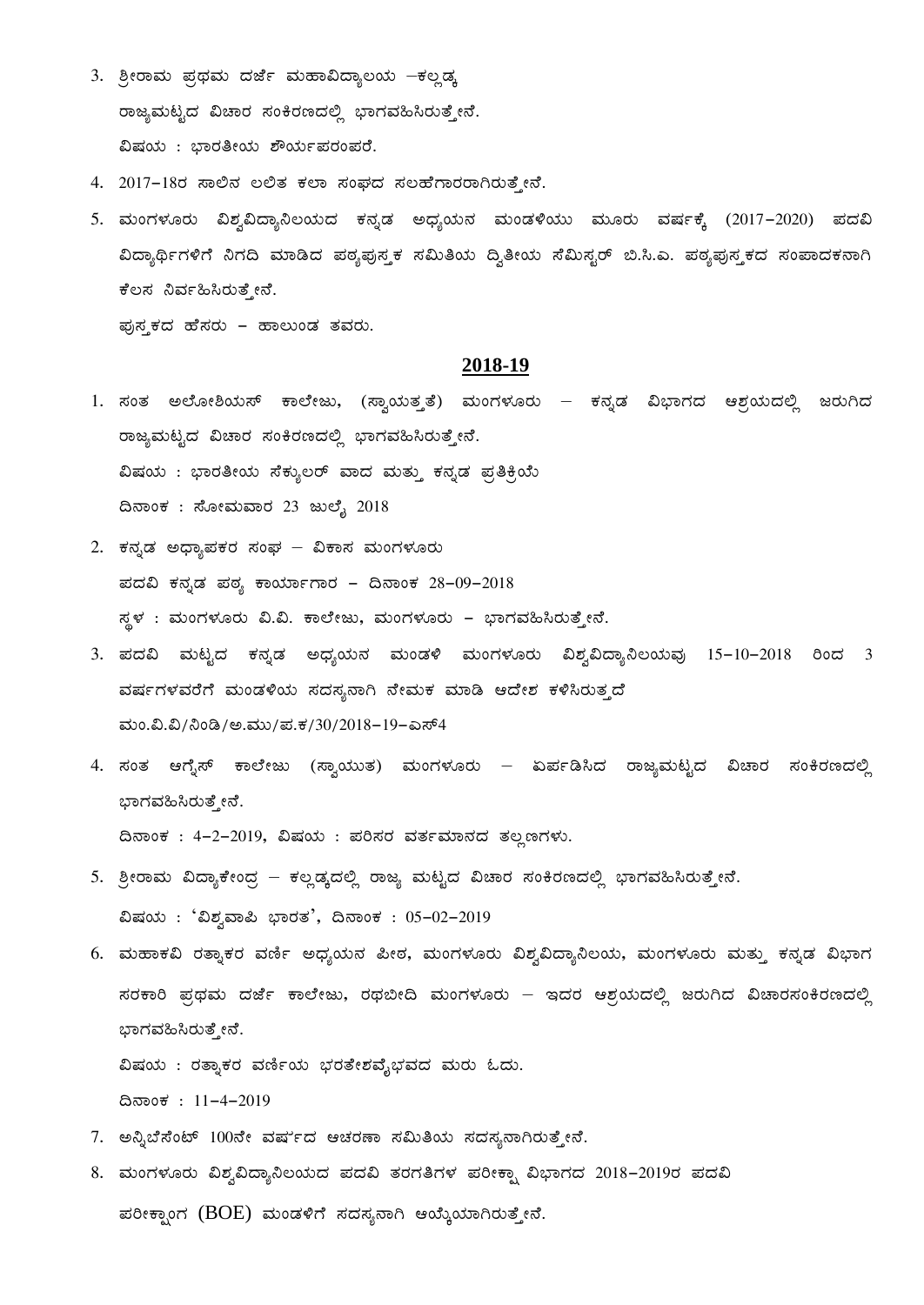- $1$ ) ಲೋಕಸಭಾ ಸಾರ್ವತ್ರಿಕ ಚುನಾವಣೆಗೆ 17.04.2019 ರಂದು ಅಧ್ಯಕ್ಪಾಧಿಕಾರಿಯಾಗಿ 207 ಸುಳ್ಯ ವಿಧಾನ ಸಭಾ ಕ್ಷೇತ್ರದ ಹೆಲ್ಯಾಡಿಯಲ್ಲಿ ಕೆಲಸ ನಿರ್ವಹಿಸಿರುತ್ತೇನೆ.
- 2) ದಿನಾಂಕ 07.09.2019 ರಂದು ಮಂಗಳೂರು ವಿಶ್ವವಿದ್ಯಾನಿಲಯ ಎಸ್.ವಿ.ಪಿ ಕನ್ನಡ ಅಧ್ಯಯನ ಸಂಸ್ಥೆಯಲ್ಲಿ ಜರಗಿದ  $B.O.A.S$  ಸಭೆಯಲ್ಲಿ ಪಾಲ್ಗೊಂಡಿರುತ್ತೇನೆ.
- 3) ದಿನಾಂಕ 11.04.2019 ರಂದು ಮಹಾಕವಿ ರತ್ನಾಕರವರ್ಣಿ ಅಧ್ಯಯನ ಪೀಠ ಮತ್ತು ಕನ್ನಡ ವಿಭಾಗ ಸರಕಾರಿ ಕಾಲೇಜು ರಥಬೀದಿ ಹಾಗೂ ಮಂಗಳೂರು ವಿಶ್ವವಿದ್ಯಾನಿಲಯ – ಆಶ್ರಯದಲ್ಲಿ ಏರ್ಪಡಿಸಿದ ರತ್ನಾಕರವರ್ಣಿ ಭರತೇಶ ವೈಭವ ಮರು ಓದು ವಿಚಾರಸಂಕಿರಣದಲ್ಲಿ ಭಾಗವಹಿಸಿರುತ್ತೇನೆ.
- 4) ದಿನಾಂಕ 09.10.2019 ರಂದು ವಿಶ್ವವಿದ್ಯಾನಿಲಯ ಕಾಲೇಜು, ಮಂಗಳೂರು ಕನ್ನಡ ಅಧ್ಯಯನ ಮಂಡಳಿ ನಡೆಸಿದ 2020-21ರ ಸಾಲಿನ ಕನ್ನಡ ಭಾಷಾ ಐಚ್ಪಿಕ ಪಠ್ಯಮಸ್ತಕ ರಚನಾ ಕಾರ್ಯಗಾರದಲ್ಲಿ ಭಾಗವಹಿಸಿರುತ್ತೇನೆ.
- 5) ಪದವಿ ಕನ್ನಡ, ಅಧ್ಯಯನ ಮಂಡಳಿ ಪಠ್ಯ ಮಸ್ತಕಾ ರಚನಾ ಮಂಡಳಿ ಮಂಗಳೂರು ವಿಶ್ವವಿದ್ಯಾನಿಲಯದ ಆದೇಶದಂತೆ ಆಯ್ಕೆ ಆಧಾರಿತ ಶ್ರೇಯಾಂಕ ಪದ್ಧತಿಯಲ್ಲಿ ಪ್ರಥಮ ಐಚ್ಛಿಕ ಕನ್ನಡಕ್ಕೆ Elective - ಪತ್ರಿಕೆಗೆ ಪಠ್ಯವಾಗಿ aಹುರೂಪಿ - ಮಸ್ಕಕದ ಸಂಪಾದಕರಾಗಿ ಕೆಲಸ ನಿರ್ವಹಿಸಿದ್ದೇನೆ.
- 6) ದಕ್ಷಿಣ ಕನ್ನಡ ಜಿಲ್ಲಾ ಸಾಹಿತ್ಯ ಪರಿಷತ್ತು, ಕನ್ನಡ ಸಾಹಿತ್ಯ ಪರಿಷತ್ತು, ಮಂಗಳೂರು ತಾಲೂಕು ಘಟಕ ಮಂಗಳೂರು ಮತ್ತು ಸಂತ ಆಗ್ನೇಸ್ ಕಾಲೇಜು ಮಂಗಳೂರು ದಿನಾಂಕ 29.01.2020ರಂದು ಏರ್ಪಡಿಸಿದ ಮಂಗಳೂರು ತಾಲೂಕು ಕನ್ನಡ ಸಾಹಿತ್ಯ ಸಮ್ಮೇಳನದಲ್ಲಿ ಪ್ರತಿನಿಧಿಯಾಗಿ ಭಾಗವಹಿಸಿರುತ್ತೇನೆ.
- $7$ ) ಮಂಗಳೂರು ವಿಶ್ವವಿದ್ಯಾನಿಲಯದ ಕನ್ನಡ ಅಧ್ಯಯನ ಮಂಡಳಿಯ  $\hbox{B.O.A.S}$  ನ ಸದಸ್ಯನಾಗಿರುವುದರಿಂದ ದಿನಾಂಕ 30.01.2020ರ ಪದವಿ ಕನ್ನಡ ಪರೀಕ್ಷಾ ಮಂಡಳಿಯ ಸಭೆಯಲ್ಲಿ ಭಾಗವಹಿಸಿರುತ್ತೇನೆ.
- $8$ ) ದಿನಾಂಕ 10.02.2020 ರಂದು ಮಿಲಾಗ್ರೀಸ್ ಕಾಲೇಜು ಮಂಗಳೂರು ಭಾಷಾ ನಿಕಾಯದ ಆಶ್ರಯದಲ್ಲಿ ಭಾಷಾ ಸಂಗಮ ಅಂತರಾಷ್ಟ್ರೀಯ ಮಟ್ಟದ ವಿಚಾರ ಸಂಕಿರಣದಲ್ಲಿ ಭಾಗವಹಿಸಿರುತ್ತೇನೆ. ವಿಷಯ: ಸಾಹಿತ್ಯದಲ್ಲಿ ಬಹುತ್ವದ ನೆಲೆಗಳು.
- 9) ಕೊಡಂಗೆತ್ತಾಯ ದೈವಸ್ತಾನಗಳ ಜೀರ್ಣೋದ್ಧಾರ ಸಮಿತಿ ಮಂಜೇಶ್ವರ, ಕಾಸರಗೋಡು ಜಿಲ್ಲೆ ಇವರಿಗೆ 10,000/-ದೇಣಿಗೆ.
- $10$ )ಮಲ್ಲಿಕಾ (ರಿ) ನಾಟಕ ಸಂಸ್ಥೆಯ ಸದಸ್ಯ, ನಾಟಕಕಾರ ದಿ. ಸದಾನಂದ ಆರಿಕ್ಕಾಡಿ, ಕುಂಬಳೆ ಇವರ ಅಕಾಲಿಕ ನಿಧನಕ್ಕೆ ಕುಟುಂಬದವರಿಗೆ ರೂ.  $10,000/-$  ಆರ್ಥಿಕ ಸಹಾಯ.
- $11)$  ಮಹಿಳಾ ರಾಷ್ಟ್ರೀಯ ಶಿಕ್ಷಣ ಸಂಸ್ಥೆ (ಘುಇಖ) ಯವರಿಗೆ ರೂ. 1,00,000.00 ದೇಣಿಗೆ.
- $12$ ) ಮಂಗಳೂರು ವಿಶ್ವವಿದ್ಯಾನಿಲಯ ಮಟ್ಟದ ಕಾಲೇಜಿನಲ್ಲಿ ಏರ್ಪಡಿಸಿದ ಅಂತರ್ ಕಾಲೇಜು ನೃತ್ಯಾನ್ವೇಷಣ ಸ್ಫರ್ಧೆಗೆ ರೂ.  $5,000/-$  ದೇಣಿಗೆ.
- $13$ ) ಸವಿತಾ ದ್ವಿತೀಯ ಎಂ.ಕಾಂ ವಿದ್ಯಾರ್ಥಿನಿಗೆ ರೂ. 20,000.00 ಕಾಲೇಜು ಶುಲ್ಕ ಪಾವತಿಸಿದ್ದೇನೆ.
- $14$ ) ಕಾಲೇಜಿನ ವಾರ್ಷಿಕೋತ್ಸವದ ಸಲುವಾಗಿ ಏರ್ಪಡಿಸಿದ ಸಂಗೀತ ಸ್ಪರ್ಧೆಯ ಸಂಚಾಲಕ